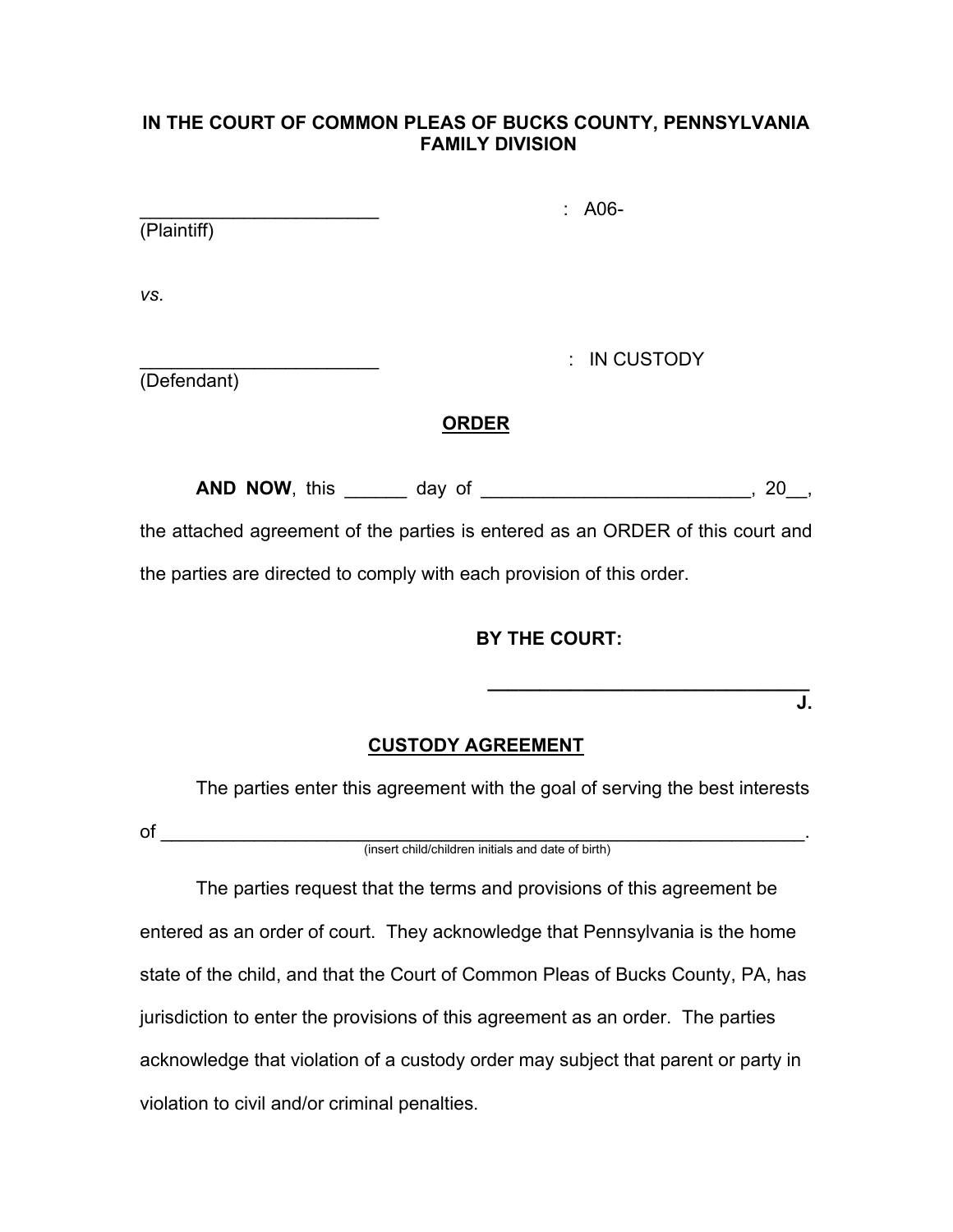**1. LEGAL CUSTODY:** *Please select one option below by placing a check mark in front of the correct option.*  **a.\_\_\_\_**The parties shall have **shared legal custody**. The parties shall consult with each other about the significant aspects of the child's life, including but not limited to medical issues, education, religion, activities, and the like and each shall have equal access to the records of those providers.In the event of an emergency, the custodial parent shall contact the non-custodial parent as soon as possible and no later than twenty-four hours and inform him/her of the circumstances. The parties acknowledge that one aspect of shared legal custody is that neither may withdraw a child from one school or daycare or camp and enroll that child in another school or daycare or camp without the agreement of both parties or leave of court.

**b.** Sole legal custody shall be exercised by:<br>
(insert name and state relationship to child)

**2. PHYSICAL CUSTODY:** *Please select one option below by placing a check mark in front of the correct option.* 

**a.\_\_\_\_**The parties shall **share physical custody**. The shared physical schedule is set forth below:

\_\_\_\_\_\_\_\_\_\_\_\_\_\_\_\_\_\_\_\_\_\_\_\_\_\_\_\_\_\_\_\_\_\_\_\_\_\_\_\_\_\_\_\_\_\_\_\_\_\_\_\_\_\_\_\_\_\_\_\_\_\_

\_\_\_\_\_\_\_\_\_\_\_\_\_\_\_\_\_\_\_\_\_\_\_\_\_\_\_\_\_\_\_\_\_\_\_\_\_\_\_\_\_\_\_\_\_\_\_\_\_\_\_\_\_\_\_\_\_\_\_\_\_\_

\_\_\_\_\_\_\_\_\_\_\_\_\_\_\_\_\_\_\_\_\_\_\_\_\_\_\_\_\_\_\_\_\_\_\_\_\_\_\_\_\_\_\_\_\_\_\_\_\_\_\_\_\_\_\_\_\_\_\_\_\_\_

\_\_\_\_\_\_\_\_\_\_\_\_\_\_\_\_\_\_\_\_\_\_\_\_\_\_\_\_\_\_\_\_\_\_\_\_\_\_\_\_\_\_\_\_\_\_\_\_\_\_\_\_\_\_\_\_\_\_\_\_\_\_

\_\_\_\_\_\_\_\_\_\_\_\_\_\_\_\_\_\_\_\_\_\_\_\_\_\_\_\_\_\_\_\_\_\_\_\_\_\_\_\_\_\_\_\_\_\_\_\_\_\_\_\_\_\_\_\_\_\_\_\_\_\_

\_\_\_\_\_\_\_\_\_\_\_\_\_\_\_\_\_\_\_\_\_\_\_\_\_\_\_\_\_\_\_\_\_\_\_\_\_\_\_\_\_\_\_\_\_\_\_\_\_\_\_\_\_\_\_\_\_\_\_\_\_\_

\_\_\_\_\_\_\_\_\_\_\_\_\_\_\_\_\_\_\_\_\_\_\_\_\_\_\_\_\_\_\_\_\_\_\_\_\_\_\_\_\_\_\_\_\_\_\_\_\_\_\_\_\_\_\_\_\_\_\_\_\_\_

\_\_\_\_\_\_\_\_\_\_\_\_\_\_\_\_\_\_\_\_\_\_\_\_\_\_\_\_\_\_\_\_\_\_\_\_\_\_\_\_\_\_\_\_\_\_\_\_\_\_\_\_\_\_\_\_\_\_\_\_\_\_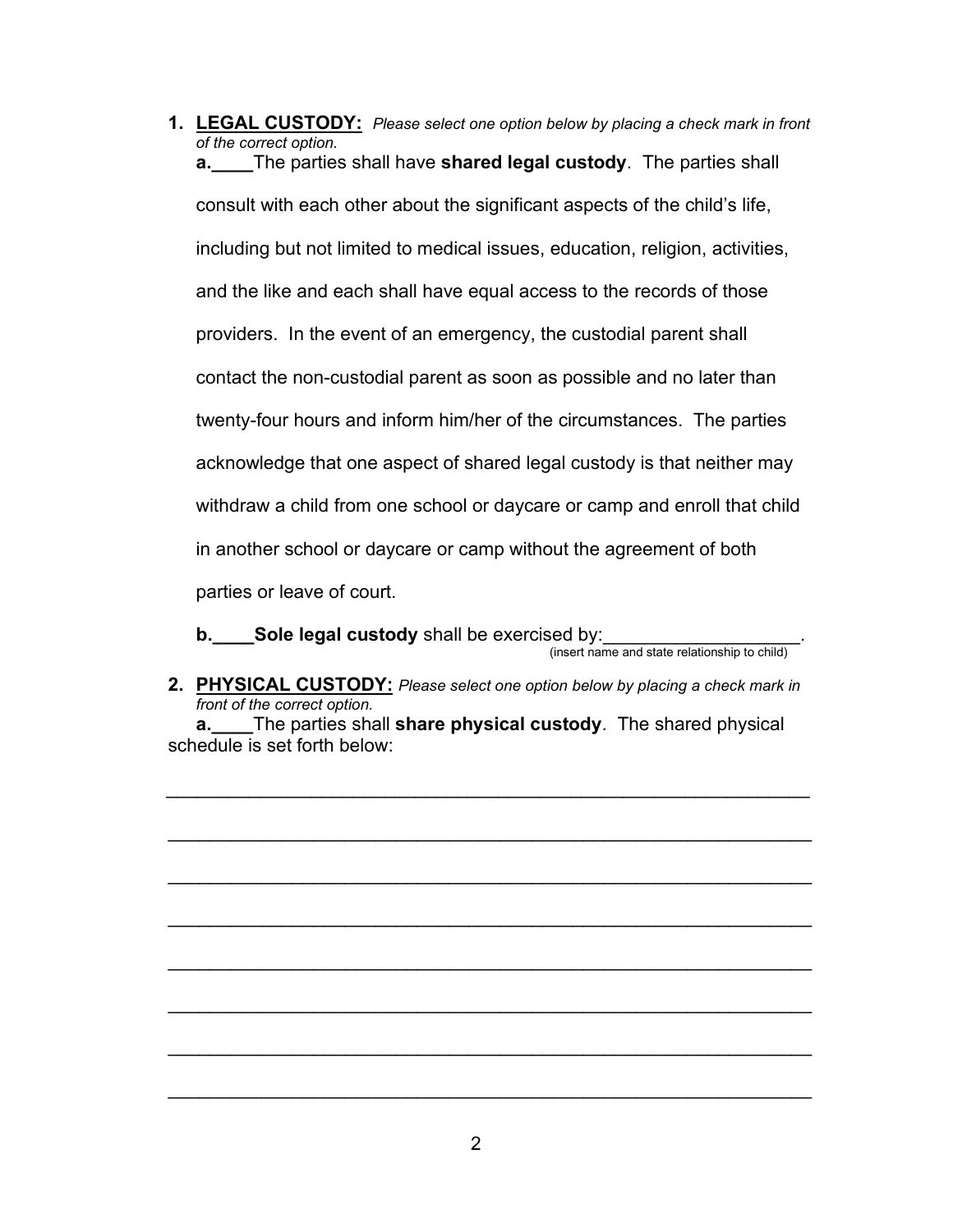| b. Primary physical custody shall be with<br>1<br>(insert name and state relationship to child) |
|-------------------------------------------------------------------------------------------------|
|                                                                                                 |
| shall exercise partial physical custody.                                                        |
| (insert name and state relationship to child)                                                   |
| The partial physical custody schedule is set forth below:                                       |
|                                                                                                 |
|                                                                                                 |
|                                                                                                 |
|                                                                                                 |
|                                                                                                 |
|                                                                                                 |
|                                                                                                 |
|                                                                                                 |
|                                                                                                 |
|                                                                                                 |
|                                                                                                 |
|                                                                                                 |
| c. Sole physical custody shall be with<br>(insert name and state relationship to child)         |

#### **Other Provisions**

The child shall not hear either parent or party insult, criticize or say nasty things about the other. The parties acknowledge that failure to comply with this provision may be considered by the court to be irresponsible behavior in a parent or party.

The parties shall provide reasonable daily telephone and/or Facetime access, permitting each to contact the child with a reasonable degree of privacy and without interference from the other.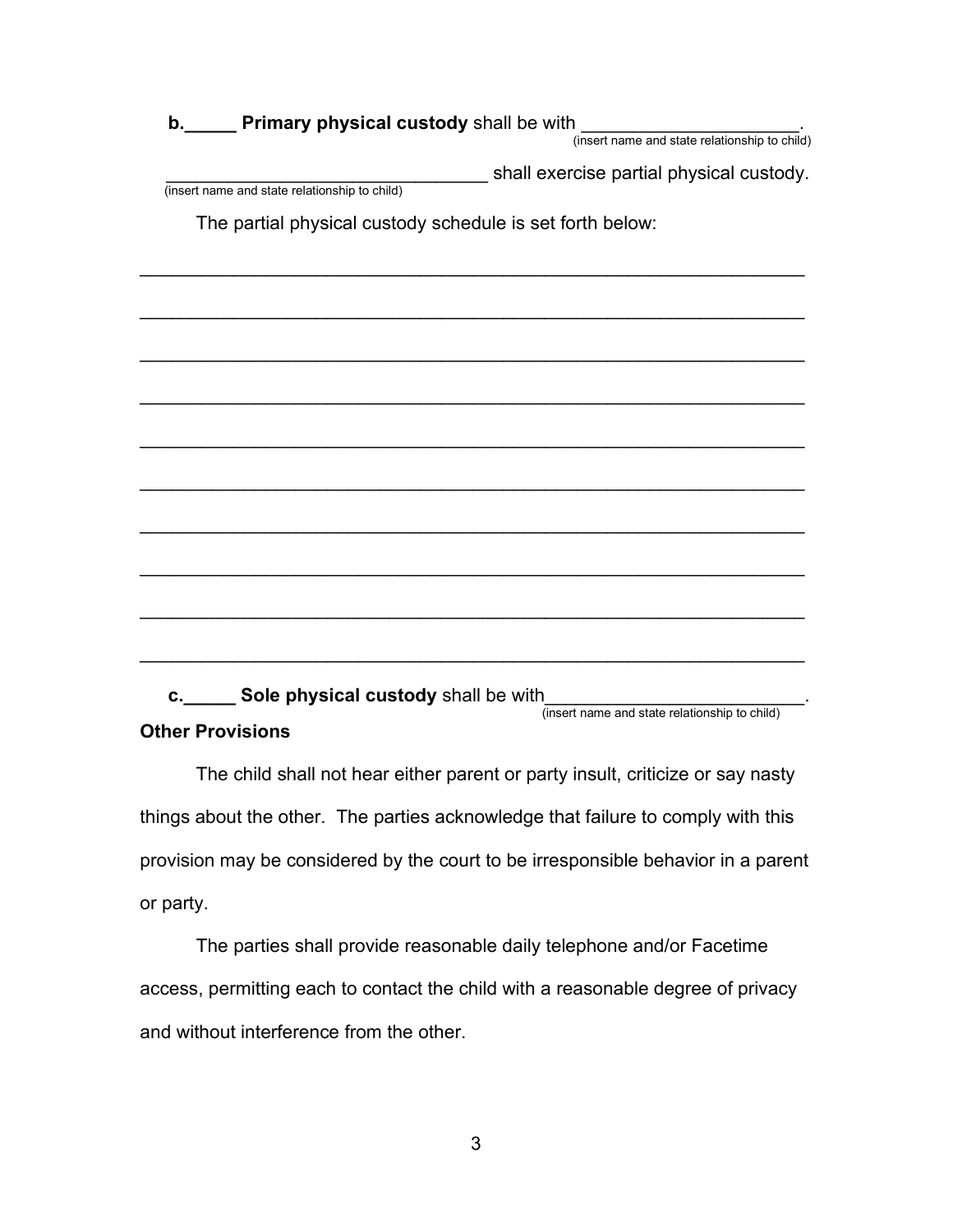The parties shall provide no less than thirty (30) days notice to each other of address changes.

Relocation: In the event of a future change in a residence of the child which significantly impairs the ability of a non-relocating party to exercise custodial rights, the parties shall comply with the notice obligations under 23 Pa.C.S 5337 of the Custody Act, available on the Pennsylvania legislature's website at [http://www/legis.state.pa.us/WUO1/L1/CT/HTM/23/23.HTM.](http://www/legis.state.pa.us/WUO1/L1/CT/HTM/23/23.HTM)

Neither party shall remove the child from the continental United States without written agreement of the other parent or leave of court.

**OTHER:** (Use this section to set forth the holiday and/or vacation schedule, transportation arrangements and any other terms, such as supervision. If additional space is required, attach a separate paper and label it "Exhibit A").